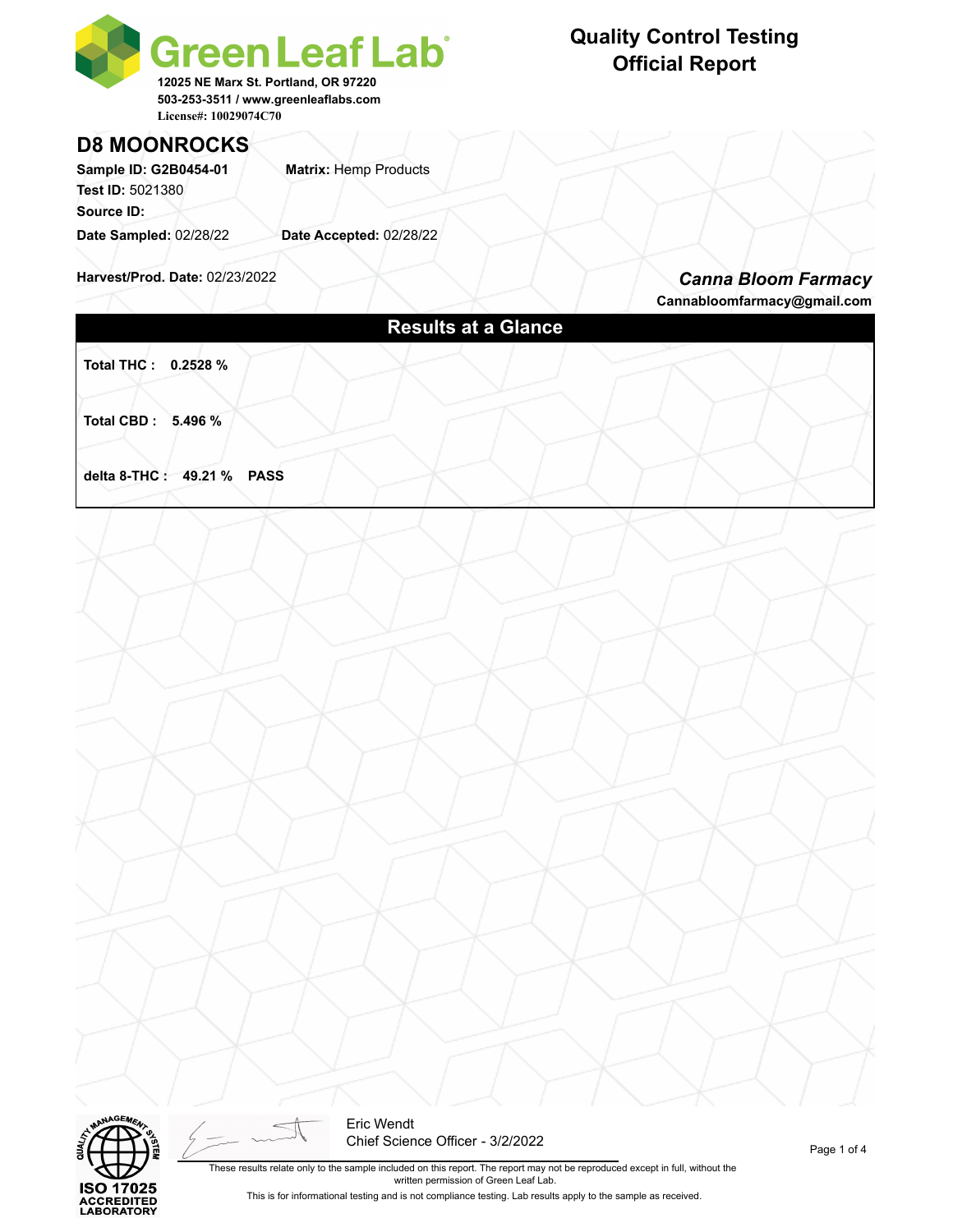

## **Quality Control Testing Official Report**

### **D8 MOONROCKS**

Sample ID: G2B0454-01 **Matrix: Hemp Products Test ID:** 5021380 **Source ID: Date Sampled:** 02/28/22 **Date Accepted:** 02/28/22

**Harvest/Prod. Date:** 02/23/2022

#### *Canna Bloom Farmacy*

**Cannabloomfarmacy@gmail.com**



Total THC = delta  $9$ -THC + (THCA  $*$  0.877) Total CBD =  $CBD + (CBDA * 0.877)$ Total CBG = CBG + (CBGA \* 0.878) LOQ=Limit of Quantification, the lowest measurable concentration of an analyte.



Eric Wendt Chief Science Officer - 3/2/2022

Page 2 of 4

These results relate only to the sample included on this report. The report may not be reproduced except in full, without the written permission of Green Leaf Lab. This is for informational testing and is not compliance testing. Lab results apply to the sample as received.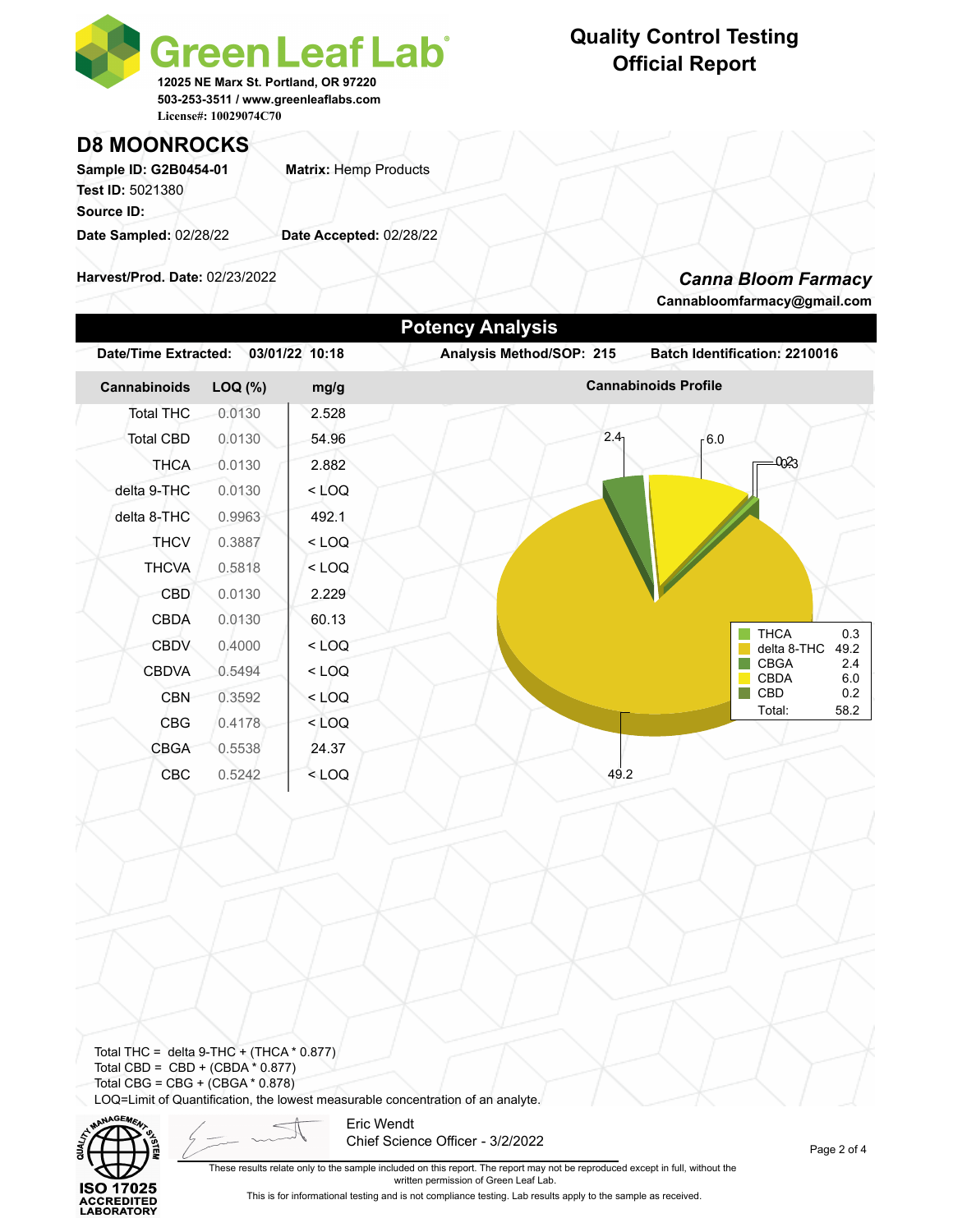

# **Quality Control Potency**

#### *Batch: 2210016 - 215-Products*

| Blank(2210016-BLK1)     |            |            |               |                  |                  |                |              |
|-------------------------|------------|------------|---------------|------------------|------------------|----------------|--------------|
| Analyte                 | Result     | <b>LOQ</b> | <b>Units</b>  | %Recovery Limits | <b>Extracted</b> | Analyzed       | <b>Notes</b> |
| <b>THCA</b>             | $<$ LOQ    | 0.0005     | $\%$          |                  | 03/01/22 10:18   | 03/01/22 17:09 |              |
| delta 9-THC             | $<$ LOQ    | 0.0005     | %             |                  | 03/01/22 10:18   | 03/01/22 17:09 |              |
| delta 8-THC             | $<$ LOQ    | 0.0192     | %             |                  | 03/01/22 10:18   | 03/01/22 17:09 |              |
| <b>THCV</b>             | $<$ LOQ    | 0.0150     | $\%$          |                  | 03/01/22 10:18   | 03/01/22 17:09 |              |
| <b>THCVA</b>            | $<$ LOQ    | 0.0224     | %             |                  | 03/01/22 10:18   | 03/01/22 17:09 |              |
| CBD                     | $<$ LOQ    | 0.0005     | $\frac{0}{0}$ |                  | 03/01/22 10:18   | 03/01/22 17:09 |              |
| <b>CBDA</b>             | $<$ LOQ    | 0.0005     | %             |                  | 03/01/22 10:18   | 03/01/22 17:09 |              |
| <b>CBDV</b>             | $<$ LOQ    | 0.0154     | $\frac{0}{0}$ |                  | 03/01/22 10:18   | 03/01/22 17:09 |              |
| <b>CBDVA</b>            | $<$ LOQ    | 0.0212     | $\%$          |                  | 03/01/22 10:18   | 03/01/22 17:09 |              |
| <b>CBN</b>              | $<$ LOQ    | 0.0138     | $\%$          |                  | 03/01/22 10:18   | 03/01/22 17:09 |              |
| <b>CBG</b>              | $<$ LOQ    | 0.0161     | %             |                  | 03/01/22 10:18   | 03/01/22 17:09 |              |
| <b>CBGA</b>             | $<$ LOQ    | 0.0213     | $\frac{0}{0}$ |                  | 03/01/22 10:18   | 03/01/22 17:09 |              |
| <b>CBC</b>              | $<$ LOQ    | 0.0202     | $\%$          |                  | 03/01/22 10:18   | 03/01/22 17:09 |              |
| Reference(2210016-SRM1) |            |            |               |                  |                  |                |              |
| Analyte                 | % Recovery | <b>LOQ</b> | <b>Units</b>  | %Recovery Limits | <b>Extracted</b> | Analyzed       | <b>Notes</b> |
| delta 9-THC             | 107        | 0.0005     | %             | 80-120           | 03/01/22 10:18   | 03/01/22 17:32 |              |

CBD 101 0.0005 % 80-120 03/01/22 10:18 03/01/22 17:32





Eric Wendt Chief Science Officer - 3/2/2022

These results relate only to the sample included on this report. The report may not be reproduced except in full, without the written permission of Green Leaf Lab. This is for informational testing and is not compliance testing. Lab results apply to the sample as received.